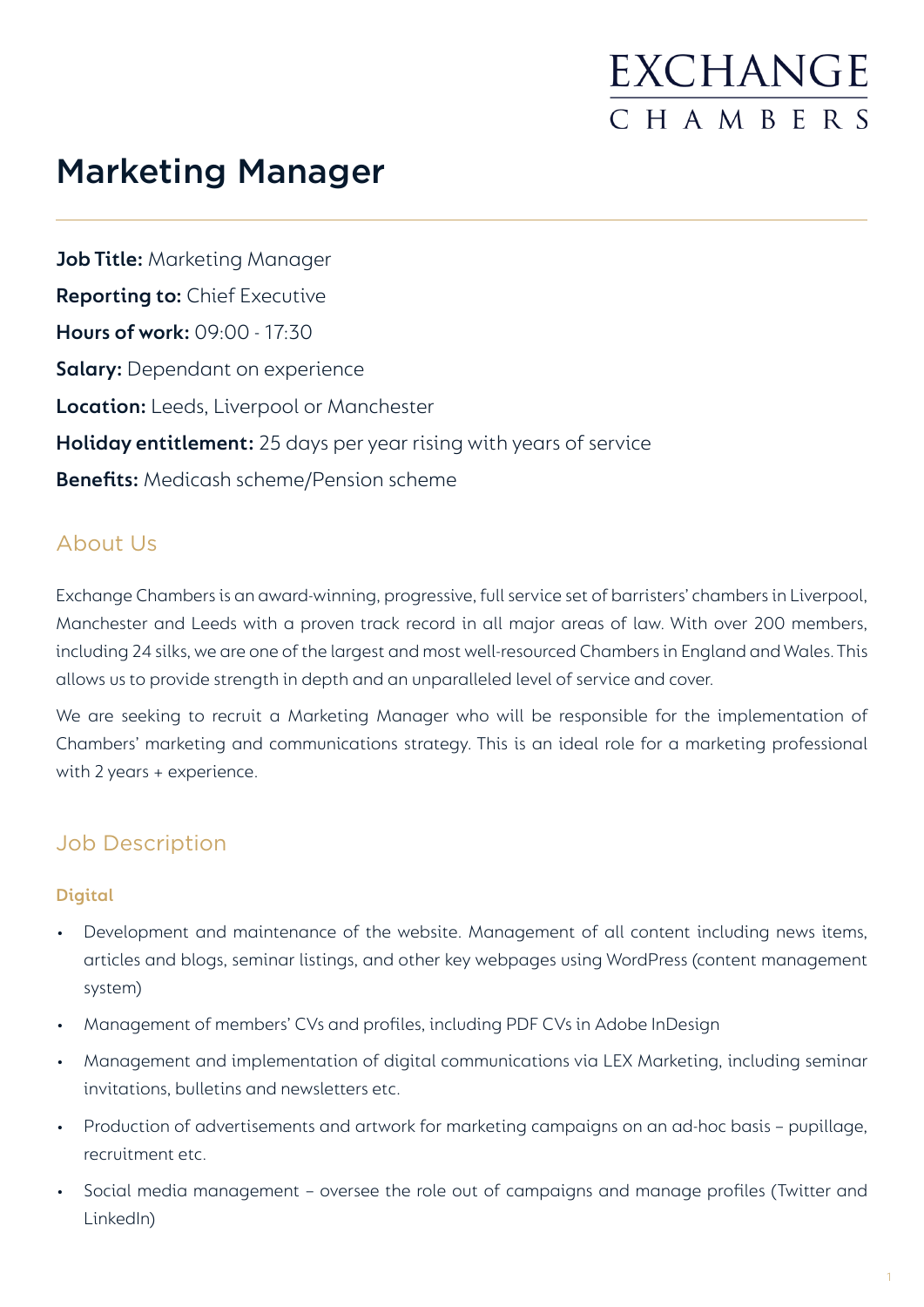- Manage SEO and digital marketing strategy work closely with external digital partner to implement strategy
- Reporting produce regular reports on website performance using applications such as Google Analytics and Google Search Console
- Liaise with tech partner, Connect Internet Solutions, regarding technical website and hosting issues.

### **Print/ collateral**

- Manage the production of marketing literature, including brochures, flyers, seminar handouts, business cards etc. – all designed in-house using Adobe InDesign (industry standard publishing software)
- Development and implementation of corporate brand guidelines
- Manage content for all marketing literature
- Manage the production of all marketing materials and collateral including in-house design and print specifications
- Liaise with external suppliers, printers and merchandisers for production

### **Legal Directories**

- Management of Chambers' legal directory submissions Chambers and Partners and The Legal 500
- Management of legal directory online profiles
- Liaise with directory researchers/editors
- Assist in gathering information and statistics for legal award entries
- Maintain Exchange Chambers' set profiles, both online and print
- Write legal directory award submissions as and when necessary

### **Database**

- Management of the LEX Marketing module application used for digital communications
- Management of data development of marketing groups and coordination of 'cleaning' activities
- Reporting on marketing groups/success of marketing campaigns
- Ensuring that the database is GDPR compliant

### **Internal Communication**

- Oversee the production of monthly internal newsletter
- Marketing announcements/updates via email or LEX Marketing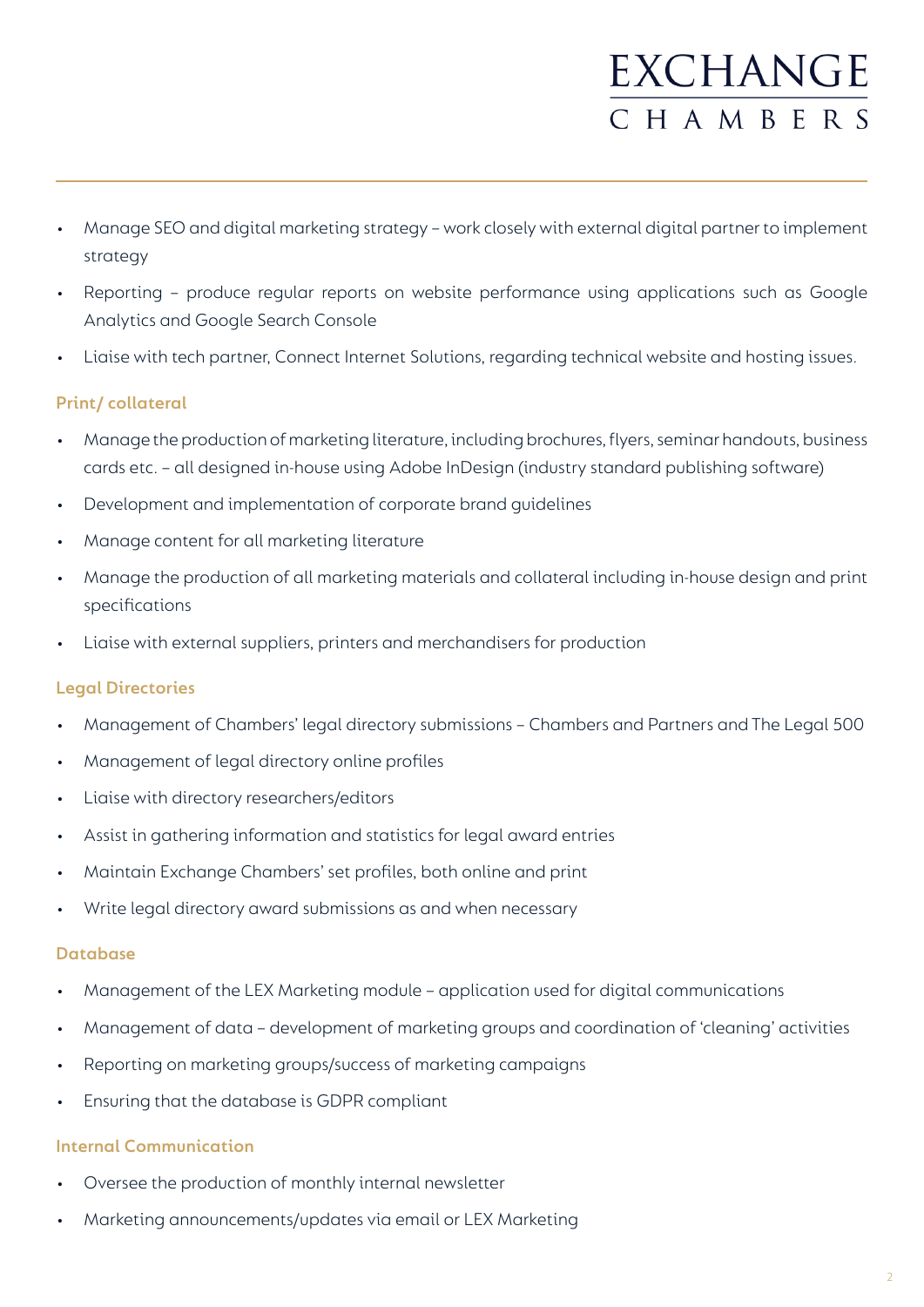Production of internal resources - social media policy etc.

#### **PR**

- Work with Bob Bion, external PR consultant, to oversee all PR activity
- Manage Twitter and LinkedIn to maximise PR outcomes
- Ensure press cuttings and PR highlights are included in the internal newsletter

#### **Seminars**

- Work closely with the Seminars and Training Manager to ensure that all seminars and events are marketed effectively
- Production of marketing materials and resources for seminars, including PowerPoint presentations, handouts, brochures and flyers
- Ensure that all seminar literature and related marketing materials meet brand guidelines

#### **Survey/ Research**

- Production of a range of ad-hoc surveys to aid marketing efforts including pupillage, personal injury, client satisfaction survey
- Reporting/analysis of client surveys

#### **Other**

- Manage Marketing Assistant
- Attend all departmental meetings and committees that may require marketing
- Organise corporate photography shoots for the website
- Support senior management as and when required

### Job Specification

### **Essential Criteria**

- Marketing professional with at least two years + experience
- Strategic thinker and ability to lead strategic implementation